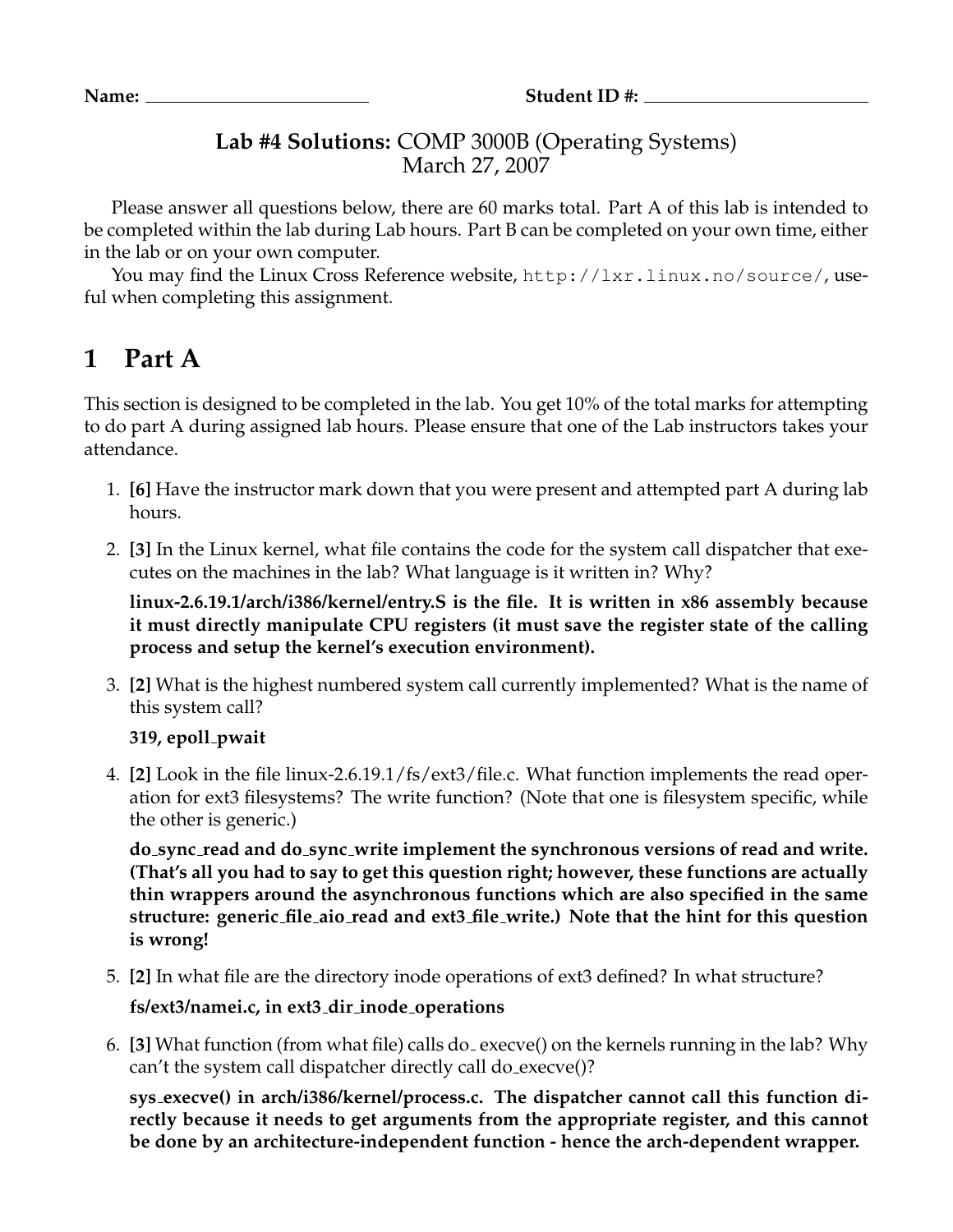7. **[2]** Briefly, what is the purpose of the bprm structure as used in the function do execve()?

**It holds the arguments that are used when loading binaries (loaded by the execve system call).**

## **2 Part B**

The kernel source on the lab computers contains a skeleton file which will be used in completing this lab. This file is located at kernel/comp3000.c. Currently, the code in the file creates a proc filesystem entry at /proc/comp3000 that outputs *Hello World.* In this lab, you will be modifying the file comp3000 to do more.

While you do not need to turn in the entire comp3000.c source file, please do give enough context so it is clear where you made your modifications.

- 1. **[10]** Modify kernel/comp3000.c to output the process number and name of the process which has a PID closest to 1000 (without going over).
- 2. **[20]** Modify kernel/comp3000.c to output a complete list of process ID and command lines. Your output should be similar to that seen when running the  $ps$  -e --format "pid args".
- 3. **[10]** Modify kernel/comp3000.c so that you can write a number to the proc filesystem and subsequent reads will return all processes with ID's above the number written. Writing an ID number of 0 should result in all processes being shown when reading from the proc file.

## **Solutions start on next page.**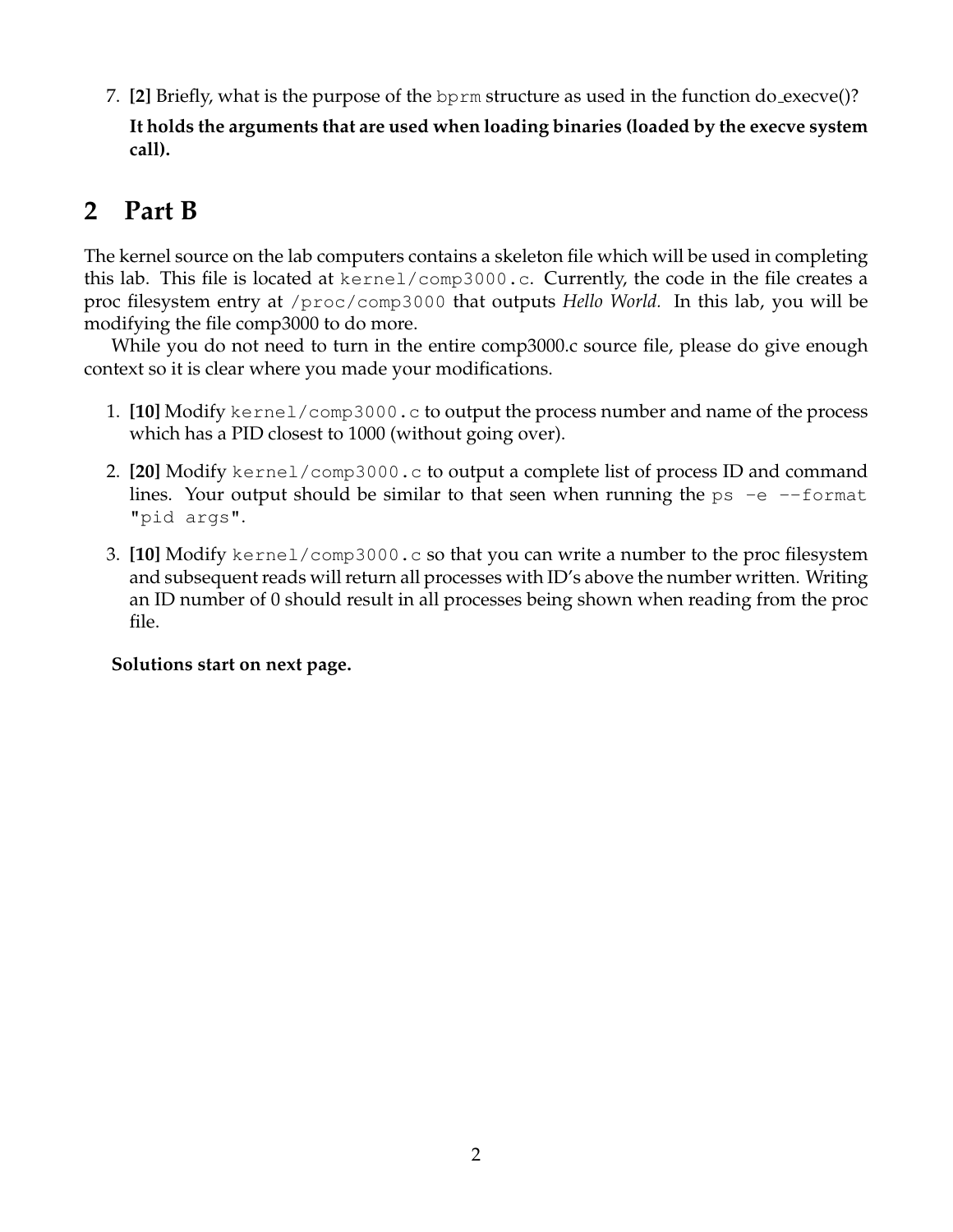**#include** <linux /**module** . h > **#include** <linux /types . h > **#include** <linux /kernel . h > **#include** <linux /errno . h >

**#include** <linux /proc fs . h >

*/\* How did I know what files to include. . . I tried compiling and then \* fixed the 'undefined function' errors by doing a search on the \* linux cross reference to determine what include file it was* 10 *\* declared in. A fairly simple process. \*/* **#include** <linux /mm . h > */\* For access process vm \*/* **#include** <**asm** /uaccess . h > */\* For copy from user \*/*

static struct proc<sub>-</sub>dir<sub>-</sub>entry \* entry = NULL; static struct proc<sub>-</sub>dir<sub>-</sub>entry \* entry2 = NULL;

**static int** minpid ;

*/\* Proc filesystem data structure. We use this and the associated* 20

*\* proc out function so that we don't have to keep track of every*

*\* write explicitly in the proc read function. It lets the proc read*

*\* function be simplified by a great deal. You could have done this*

*\* without the helper function, but your proc read function would have \* been significantly longer. \*/*

**struct** proc\_out\_data {

**char** \* buffer ; off<sub>-</sub>t offset; **int** buffer len ; int outlen;  $\frac{30}{2}$ 

} ;

*/\* This function prints the string into a temporary buffer and then*

- *\* depending on the offset of the read and the size of the data buffer*
- *\* for the read can copy all or part of the resulting temporary string*
- *\* into the output buffer. It updates the structure accordingly for*

*\* the next call to this function. \*/*

**static int** proc\_out( **struct** proc\_out\_data \* file, const **char** \* format, ... ) { **char** buffer[256]; **int** len , i  $\frac{40}{100}$ 

```
va list ap
;
     va start
( ap
, format );
     len
= vsnprintf
( buffer
, sizeof
(buffer), format
, ap );
     for( i = 0; i < len; i++ ) {
           if( file->offset > 0 ) { file->offset−−; }
           else if
( file
−
>buffer len == 0 )
{ return 0;
}
           else { file->buffer[0] = buffer[i]; file->buffer++; file->outlen++; }
     }
     return len
                   ; such that is not the contract of \sim 50 \pm 50 \pm 50 \pm 50 \pm 50 \pm 50 \pm 50 \pm 50 \pm 50 \pm 50 \pm 50 \pm 50 \pm 50 \pm 50 \pm 50 \pm 50 \pm 50 \pm 50 \pm 50 \pm 50 \pm 50 \pm 50 \pm 50 \}
```

```
/* This function is copied straight from fs/proc/base.c */
static int proc pid cmdline
(struct task struct
*task
, char
* buffer
)
{
    int res = 0;
```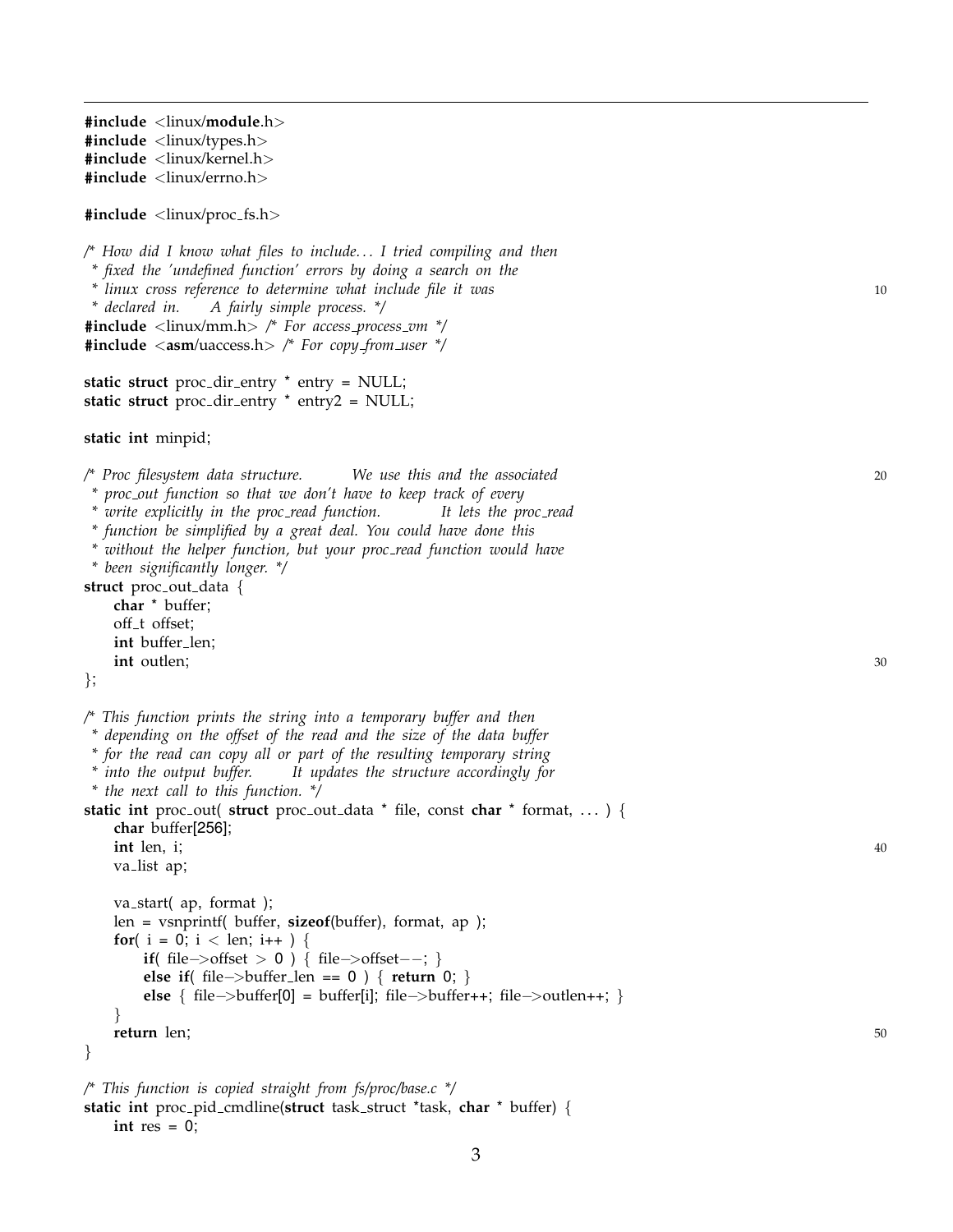```
unsigned int len;
   struct mm_struct *mm = get\_task\_mm(task);if (!mm)
       goto out;
   if (lmm>\text{arg\_end}) 60
       goto out mm; /* Shh! No looking before we're done */
   len = mm−>arg end − mm−>arg start;
   if (len > PAGE SIZE)
       len = PAGE SIZE;
   res = access process vm(task, mm−>arg start, buffer, len, 0);
   \frac{1}{10} If the nul at the end of args has been overwritten, then \frac{1}{20}// assume application is using setproctitle(3).
   if (res > 0 && buffer[res−1] != '\0' && len < PAGE SIZE) {
       len = strnlen(buffer, res);
       if (len \langle res) {
          res = len;} else {
          len = mm−>env end − mm−>env start;
          if (len > PAGE_SIZE - res)
              len = PAGE SIZE − res;
          res += access process vm(task, mm−>env start, buffer+res, len, 0); 80
          res = strnlen(buffer, res);
       }
   }
out_mm:
   mmput(mm);
out:
   return res;
}
                                                                                               90
static int proc read(char *buffer, char **buffer loc, off t offset, int buffer len, int *eof, void *data) {
   struct proc_out_data proc_data = \{ .buffer = buffer,
                                  .offset = offset,
                                  .buffer_length = buffer_length,.outlen = 0 };
   int curpidid = minpid;
   char * tmp_buffer;
   tmp_buffer = kmalloc(PAGE_SIZE + 1, GFP_KERNEL); 100
   proc_out( &proc_data, " PID COMMAND\n" );
   /* Ok, we have a PID, it's stored in minpid. We need to find the
    * next PID greater than or equal to the current PID */
   /* How did we get this information?
      - Recognize that the kill systemcall sends a signal to a PID.
      - It has to get the structure for a given PID. . .
      - The System call for kill calls sys kill 110
      - Using the LXR, sys kill is defined in kernel/signal.c
      - It just calls kill something info
```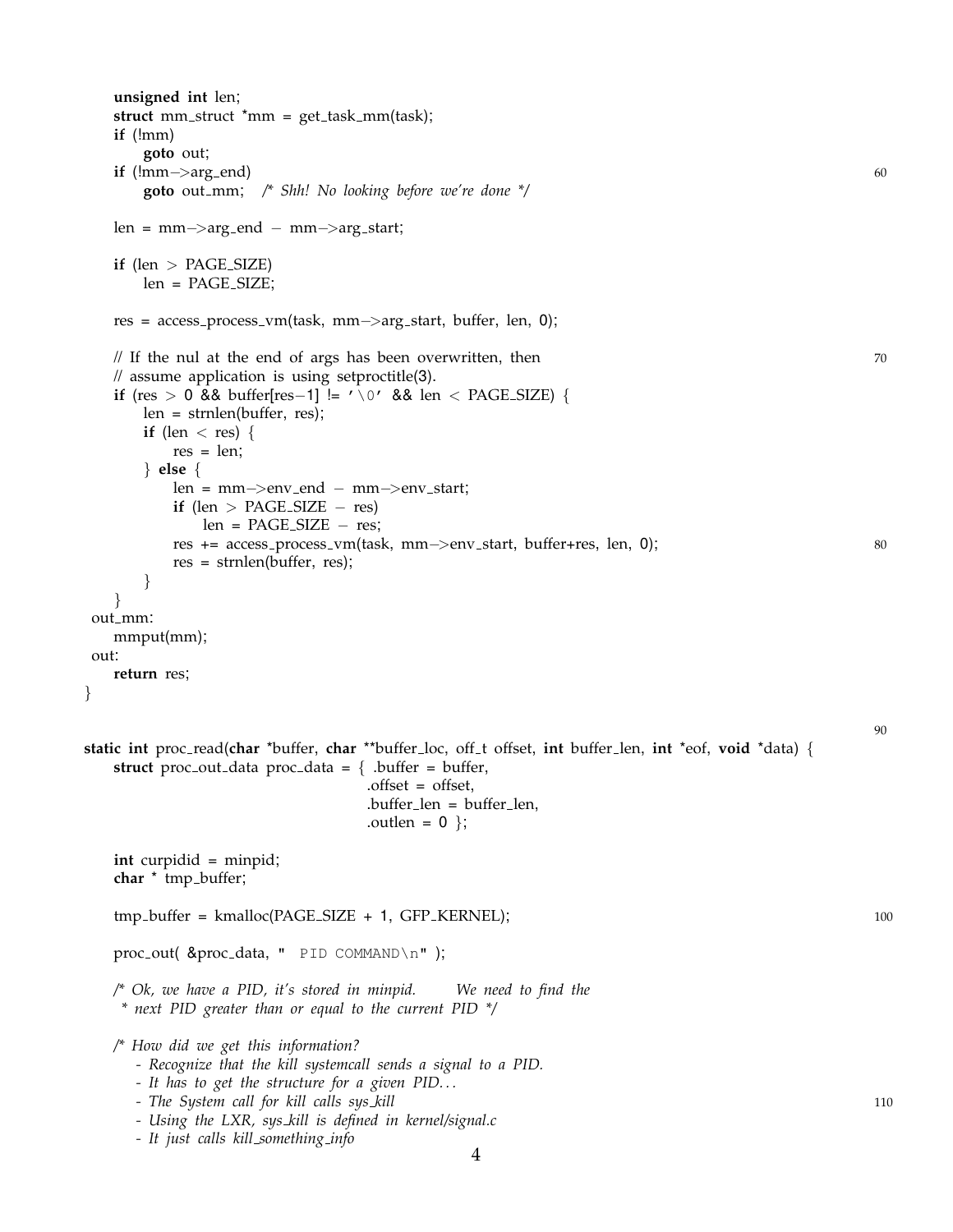| - kill_something_info is defined in kernel/signal.c<br>- It calls kill_proc_info if PID is valid<br>- kill_proc_info is defined in kernel/signal.c<br>- It references a function called find_pid<br>- Slightly lower in the same file is a function called pid_task<br>which returns a task_struct!<br>- In seeing how to use it, we stumble across kernel/pid.c which<br>has a whole lot of usefull functions for dealing with PIDS!<br>$^*/$                                                                                                                                                                                                                                                                                                                                                                                                                                | 120        |
|-------------------------------------------------------------------------------------------------------------------------------------------------------------------------------------------------------------------------------------------------------------------------------------------------------------------------------------------------------------------------------------------------------------------------------------------------------------------------------------------------------------------------------------------------------------------------------------------------------------------------------------------------------------------------------------------------------------------------------------------------------------------------------------------------------------------------------------------------------------------------------|------------|
| $\not\!\!$ We need to hold the lock to the pid structures when we itterate<br>* through them so that a process exiting does not cause us to<br>$*$ oops. $*/$<br>rcu_read_lock();                                                                                                                                                                                                                                                                                                                                                                                                                                                                                                                                                                                                                                                                                             |            |
| struct pid * curPid;                                                                                                                                                                                                                                                                                                                                                                                                                                                                                                                                                                                                                                                                                                                                                                                                                                                          |            |
| $\mathbf{do} \{$<br>struct task_struct * curTask;                                                                                                                                                                                                                                                                                                                                                                                                                                                                                                                                                                                                                                                                                                                                                                                                                             | 130        |
| $curPid = find\_ge\_pid$ (curpidid);<br>$if($ $!curPid)$<br>break;                                                                                                                                                                                                                                                                                                                                                                                                                                                                                                                                                                                                                                                                                                                                                                                                            |            |
| curTask = pid_task( curPid, PIDTYPE_PID);                                                                                                                                                                                                                                                                                                                                                                                                                                                                                                                                                                                                                                                                                                                                                                                                                                     |            |
| $\wedge$ Ok, we have the PID, but we still need the command line.<br>* It just so happens that the proc entry cmdline for each<br>* file gives us that, so let's see how that function is<br>* implemented! So, we find the function proc_pid_cmdline in<br>* proc/base.c (by doing a grep for cmdline inside the fs/proc<br>* directory) and we copy the function out and paste it<br>* above. By reading the function, we know that the maximum<br>* length written to the buffer is going to be PAGE_SIZE, so<br>* that's how big we make the buffer which takes the data. */<br>int cmdlen = proc_pid_cmdline( curTask, tmp_buffer );<br>tmp_buffer[cmdlen] = $' \setminus 0'$ ;<br>/* Replace NULL's with spaces so we get the full command line. */<br>for( cmdlen--; cmdlen >= 0; cmdlen--) {<br>if( tmp_buffer[cmdlen] == $' \lor 0'$ ) tmp_buffer[cmdlen] = '';<br>} | 140<br>150 |
| $\frac{1}{2}$ And we print out the data we found. $\frac{1}{2}$<br>proc_out( $\&$ proc_data, "%5d %s", curPid->nr, tmp_buffer );<br>proc_out( $\&$ proc_data, "\n" );                                                                                                                                                                                                                                                                                                                                                                                                                                                                                                                                                                                                                                                                                                         |            |
| /* And on to the next pid $\frac{1}{2}$<br>curpidid = $curPid \rightarrow nr + 1$ ;                                                                                                                                                                                                                                                                                                                                                                                                                                                                                                                                                                                                                                                                                                                                                                                           |            |
| } while $(1)$ ;                                                                                                                                                                                                                                                                                                                                                                                                                                                                                                                                                                                                                                                                                                                                                                                                                                                               | 160        |
| /* Unlock the lock so we don't freze the kernel. */<br>rcu_read_unlock();                                                                                                                                                                                                                                                                                                                                                                                                                                                                                                                                                                                                                                                                                                                                                                                                     |            |
| kfree( tmp_buffer );                                                                                                                                                                                                                                                                                                                                                                                                                                                                                                                                                                                                                                                                                                                                                                                                                                                          |            |
| /* Well, that was not very painfull */                                                                                                                                                                                                                                                                                                                                                                                                                                                                                                                                                                                                                                                                                                                                                                                                                                        |            |
| if( $proc\_data.outlen == 0)$                                                                                                                                                                                                                                                                                                                                                                                                                                                                                                                                                                                                                                                                                                                                                                                                                                                 |            |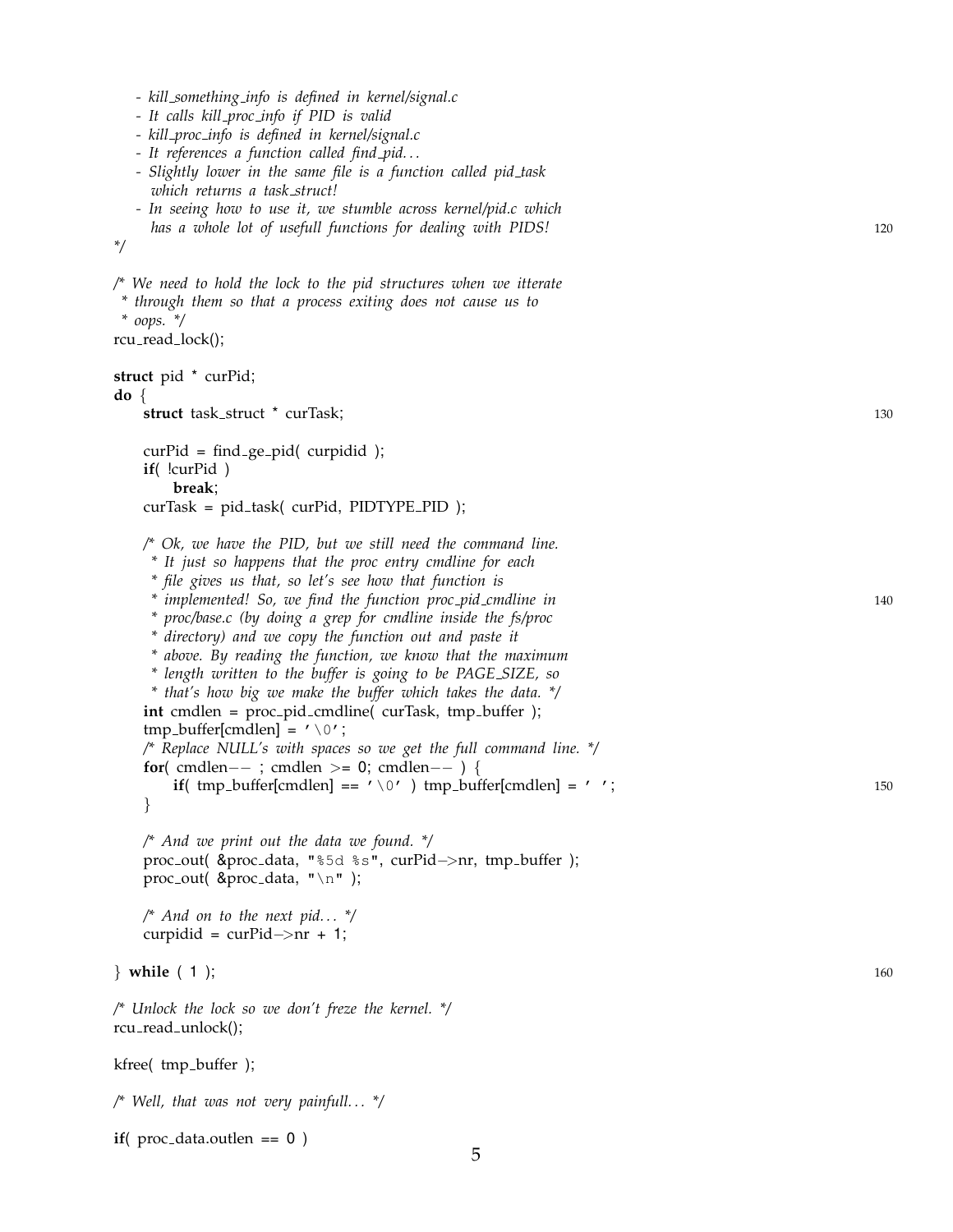```
*eof = 1; 170
   return proc_data.outlen;
}
/* Below is the solution to part 1. It is slightly different in that
* it has to go through the pids in a decreasing order in order to
* find the one closest to 1000. Comments are more sparse as it's
 * just a copy of the code above but tweaked to answer part 1. */
static int proc read1(char *buffer, char **buffer loc, off t offset, int buffer len, int *eof, void *data) {
   struct proc-out-data proc-data = \{ .buffer = buffer, 180
                                 .offset = offset,
                                 .buffer_length = buffer_length,.outlen = 0 };
   char * tmp_buffer;
   int i;
   tmp_buffer = kmalloc(PAGE_SIZE + 1, GFP_KERNEL);rcu_read_lock();
                                                                                              190
   /* Find the number of the pid. . . */
   struct pid * curPid = NULL;
   for( i = 1000; i >= 1 && |curPid; i--
       curPid = find_pid(i);struct task_struct * curTask;
   curTask = pid_task( curPid, PIDTYPE_PID);
   int cmdlen = proc_pid_cmdline( curTask, tmp_buffer );
   tmp_buffer[cmdlen] = \prime \setminus 0';
   /* Replace NULL's with spaces so we get the full command line. */ 200
   for( cmdlen−− ; cmdlen >= 0; cmdlen−− ) {
       if( tmp_buffer[cmdlen] == '\lor0' ) tmp_buffer[cmdlen] = ' ';
   }
   /* And we print out the data we found. */
   proc out( &proc data, "%5d %s", curPid−>nr, tmp buffer );
   proc_out( &proc_data, "\n" );
   /* Unlock the lock so we don't freze the kernel. */
   rcu_read_unlock(); 210
   kfree( tmp buffer );
   if( proc_data.outlen == 0)
       *eof = 1;
   return proc_data.outlen;
}
/* This function is responsable for obtaining the integer which 220
 * represents the lowest numbered PID to display. The function
 * prototype can be found by examining the type of function pointer in
 * the proc dir entry structure. As for how to use the buffer, examine
```
*<sup>\*</sup> how one of the other kernel functions uses write proc t by using the*

*<sup>\*</sup> Linux cross-reference. In this case, the*

*<sup>\*</sup> drivers/acpi/toshiba acpi.c file was the first hit and so we just*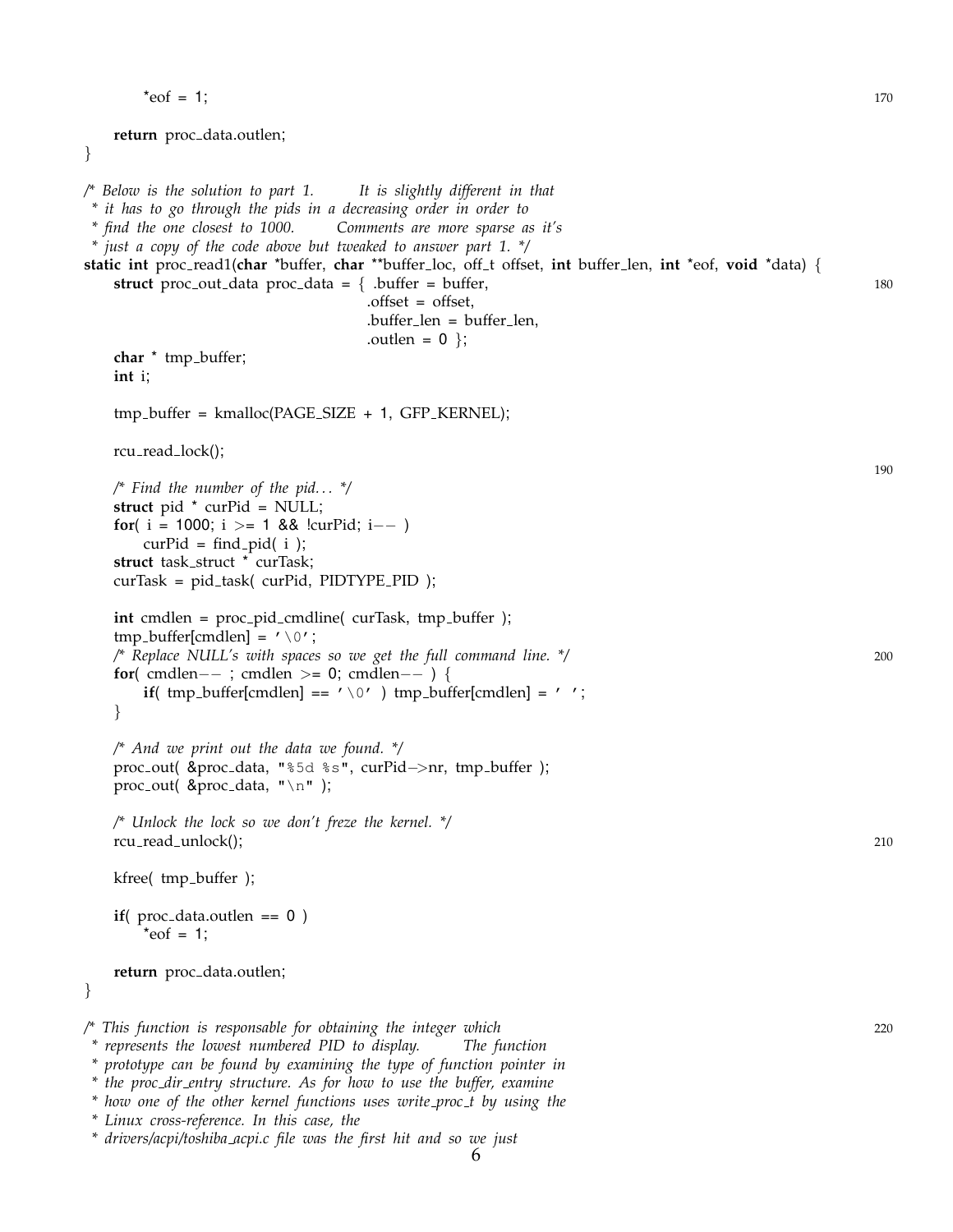```
* modify that code slightly. */
static int proc_write(struct file *file, const char __user *buffer,
                 unsigned long count, void * data) {
   int result; 230
   char * tmp_buffer;
   if( !buffer )
      return −EINVAL;
   if( !count )
      return −EINVAL;
   tmp_buffer = kmalloc(count + 1, GFP_{KERNEL});if (!tmp_buffer)
      return −ENOMEM; 240
   if (copy_from_user(tmp_buffer, buffer, count)) {
      result = -EFAULT;} else {
      tmp_buffer[count] = 0;sscanf( tmp_buffer, "%i", &minpid );
      result = count;
   }
   kfree(tmp_buffer);
   return result; 250
}
/* I include both answers in the same file by creating two proc
 * entries. You did not have to do this in your solution, it would
* have been sufficient to give two different source files. I include
* both in one file for simplicity (and it allows testing of all
* solutions at the same time. */
static int proc setup(void) {
   /* This sets up a proc entry which answers part 1. */
   if( !entry ) { 260
      entry = create\_proc\_entry( "comp3000-1", S_IFREG | S_IRUGO, NULL );if( !entry ) {
         return −ENOMEM;
      }
      entry->read_proc = proc_read1;
      entry−>write proc = NULL;
      entry−>owner = THIS MODULE;
      entry-\gtuid = 0;
      entry\rightarrowgid = 0;
      \text{entry} \rightarrow \text{size} = 0; 270
   }
   /* This sets up a proc entry which answers part 2 and 3. */
   if( !entry2 ) {
      entry2 = create_proc_entry( "comp3000-23", S_IFREG | S_IRUGO, NULL );
      if( !entry2 ) {
         return −ENOMEM;
      }
      entry2 \rightarrow read\_proc = proc\_read;entry2−>write proc = proc write; /* Need to set up the write function */
      entry2−>owner = THIS MODULE; 280
      entry2\rightarrowuid = 0;
      entry2\rightarrowgid = 0;
      entry2−>size = 0;
```